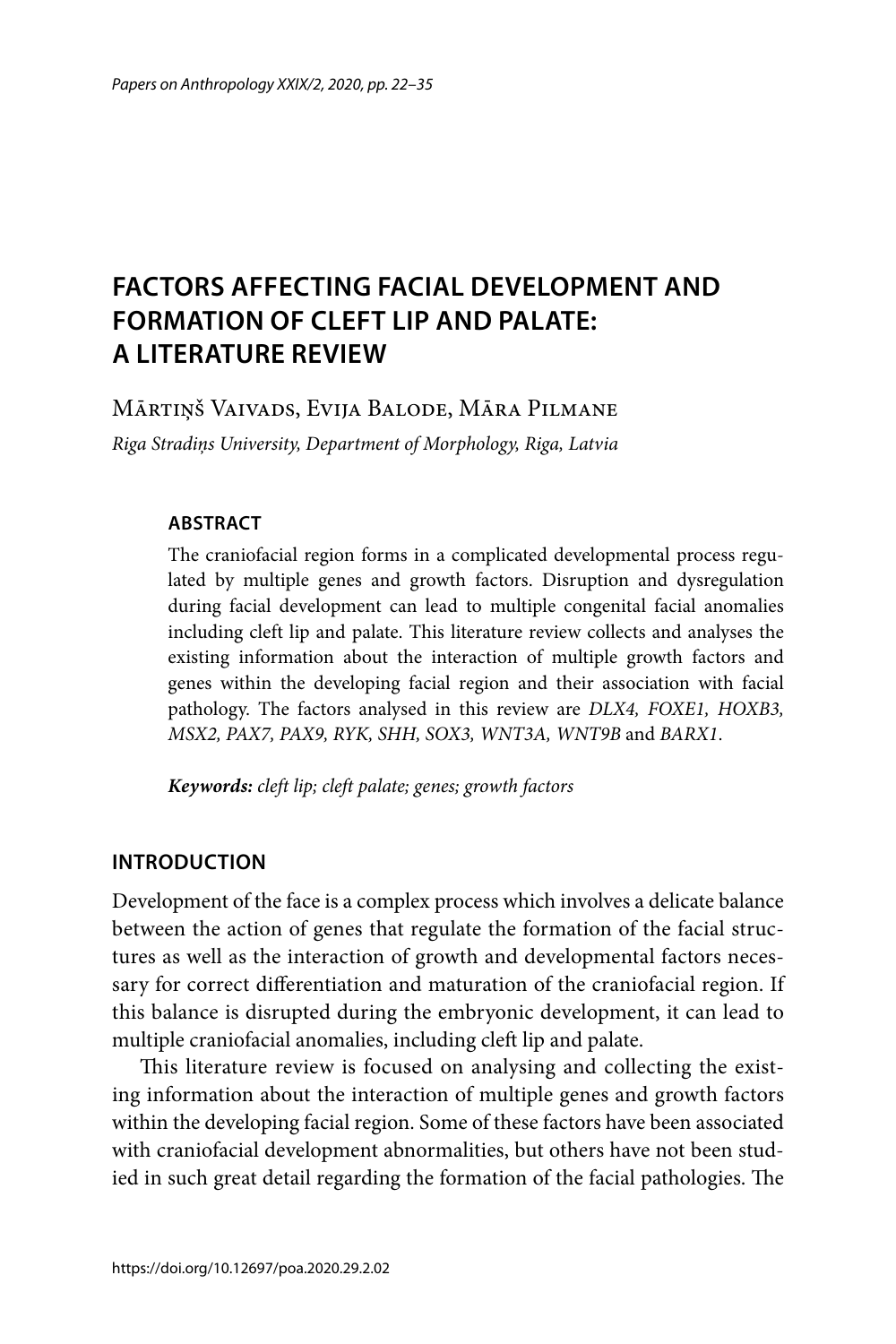literature review was conducted with PubMED (Medline), Google Scholar and ClinicalKey databases using different keywords: genes, gene proteins. By eliminating duplicates and checking article compatibility with the topic, 69 articles were selected and analysed. Data were collected from the last 30 years. The last database search was done on 3 July 2020.

#### *DLX4*

The distal-less homeobox (*DLX*) genes are homeodomain-containing transcription factors that are divided into three bi-gene *DLX* clusters. Each cluster contains two closely located gene pairs (*Dlx1/Dlx2*, *Dlx3/Dlx4*, *Dlx5/Dlx6*) that can be convergently transcribed and have been detected in both mice and humans [1]. The subsequent gene products DLX2, DLX3 and DLX4 proteins show high similarity in the structure of their homeodomains and composition of surrounding amino acids [2]. *DLX* genes belong to the homeobox gene super-family. Homeobox genes are expressed at specific time intervals and in specific regions during the embryonic development and control formation of the body axis and morphogenesis of all organ systems [3]. *Dlx* genes play an important role during the development in the process of neurogenesis and limb patterning. The function of *Dlx4* during the development is unclear [3]. In mice, all *Dlx* genes have a differential expression pattern in the branchial region during the process of embryogenesis [4]. Expression of murine *Dlx* genes has been described in the mesenchyme derived from neural crest cells within the first pharyngeal arch or jaw primordia. *Dlx1* and *Dlx2* genes are expressed within the precursor of the upper jaw – the maxillary arch, but *Dlx3- Dlx6* are expressed within the precursor of the lower jaw – the mandibular arch [5]. Embryonic expression of *DLX4* has not been well studied in humans, and Dlx4 expression is absent in most adult tissues [6]. A *DLX4* sequence variant (mutation c.546\_546delG, predicting p.Gln183Argfs\*57) has been reported to be linked to the formation of cleft lip and palate where the pathological *DLX4* variant produced bilateral cleft lip and palate in a mother and her child [1].

## *FOXE1*

Forkhead box protein E1 (FOXE1) is a member of a transcription factor family that contains a DNA-binding forkhead domain and is involved in embryonic pattern formation [6]. Multiple FOXE1 mutations have been linked with the development of the cleft lip/palate [7]. FOXE1 is essential for proper MSX1 and TGF $\beta$ 3 expression in the developing palate [8]. The proposed function of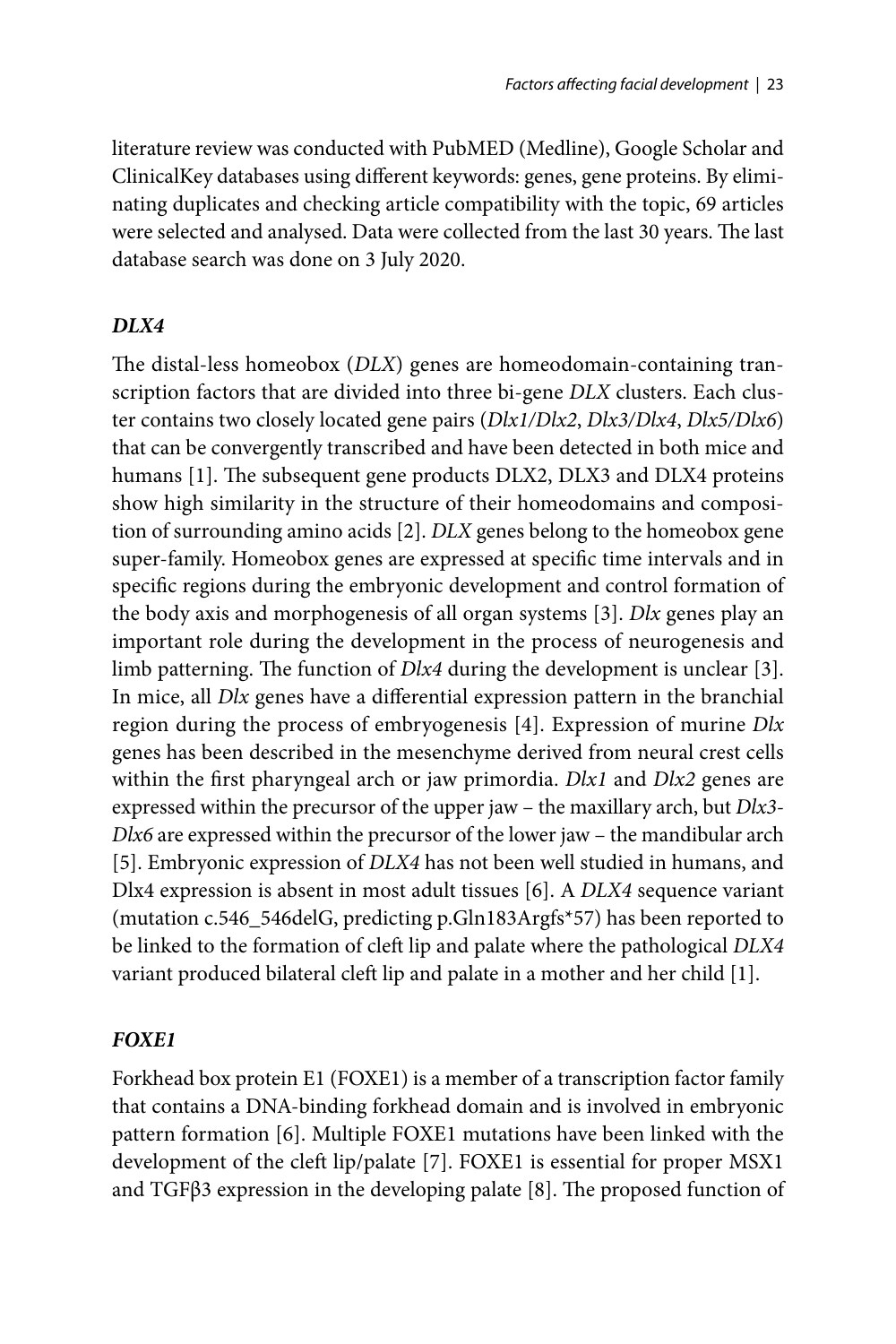FOXE1 is regulation of chondrogenesis [9]. *FOXE1* gene is expressed at the point of fusion between maxillary and nasal processes during palatogenesis [7]. *FOXE1* is expressed in the secondary palate epithelium of both mice [6] and human embryos at week 11 [10]. Newborn mice null for *FoxE1* exhibit cleft palate and thyroid anomalies [6]. *FOXE1* is expressed not only in the oral epithelium but also in the heart and thyroid [11]. Homozygous mutations of *FOXE1* cause the Bamforth–Lazarus syndrome characterized by cleft palate, choanal atresia, bifid epiglottis, thyroid agenesis or dysgenesis, hypothyroidism and spikey hair [12].

# *HOXB3*

Homeobox genes are regulatory genes that encode transcription factors during embryogenesis and normal development in which they regulate cell differentiation and proliferation [13]. There are more than 20 subclasses of homeobox genes; the most notable among these is the homeobox (HOX) gene family that consists of 39 genes [14]. These genes are subdivided into four groups:  $A$ ,  $B$ ,  $C$ and D [15]. Homeobox B3 (*HOXB3*) plays a role in migration of neural crest stem cells and is important for correct formation of pharyngeal organs and structures derived from the third and fourth pharyngeal arch pouches (thymus, parathyroid glands). *HOXB3* together with *HOXA3* and *HOXD3* overlap in functions to regulate correct migration of the thymus and parathyroid glands during embryogenesis [16]. *HOXB3* has recently attracted attention as its altered expression has been observed in a variety of cancer types [17].

## *MSX2*

Muscle segment homeobox gene 2 (*MSX2*) is a member of the family of divergent homeobox-containing genes. There are three different *Msx* genes in mice and two in humans. Homeobox-containing genes share a well-conserved sequence of 183 bp coding for a helix-loop-helix motif of 64 amino acids. Most homeobox genes are organized in clusters (*HOXA, B, C*, and *D* genes) that control the development of the trunk spatially and temporally. However, other homeobox genes, dispersed around the genome and classified as divergent homeogenes, also include the MSX family which is crucial for the development of the head [18]. *MSX1* and *MSX2* gene mutations cause different cleft lip and palate phenotypes – from cleft palate to bilateral cleft lip and palate [19, 20, 21]. *MSX2* is detectable in the orofacial skeleton: the mandibula and maxilla, Meckel's cartilage and teeth germs [22]. The mutation of the *MSX2* gene causes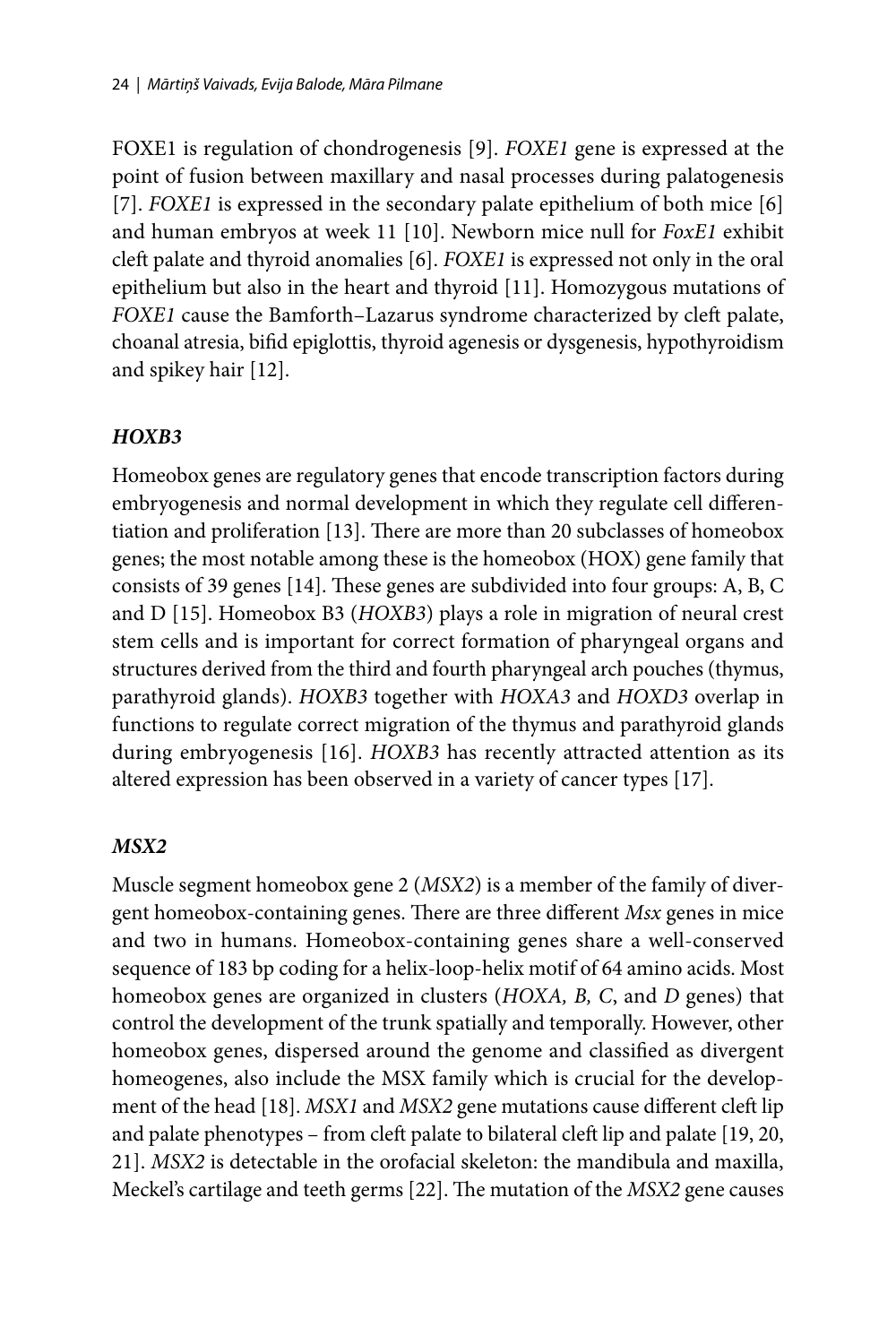Boston-type craniosynostosis in humans [22, 23]. *MSX2* is essential for proliferation of osteoblast progenitors during normal craniofacial development [22].

### *PAX7*

Paired box 7 (PAX7) is a transcription factor that is involved in neural crest development by affecting the expression of neural crest markers Slug, SOX9, and SOX10 [25]. PAX7 expression has been detected in the palatal shelves, Meckel's cartilage, and in nasal structures like the nasal epithelium. Mice with mutant *Pax7* have development malformations of the maxilla and the nose [24, 27]. *PAX7* was previously associated with non-syndromic cleft lip/palate in four human populations in a candidate gene association study  $[24, 26]$ . The single SNP at 1p36 associated with cleft lip/palate is located in an intron in the *PAX7* gene (encoding paired box 7) [28]. *PAX7* is functionally involved in craniofacial development [27]. One study investigated seven *PAX7* variants in non-syndromic cleft lip/palate case-parent trios from multiple populations, and two *PAX7* variants showed a strong parent-of-origin effect [26].

#### *PAX9*

Paired box 9 (PAX9) belongs to the family of paired-box DNA-binding domain-containing transcription factors, which play key roles in organogenesis [29]. *Pax9* gene deletion is well known to induce cleft palate in mice [30]. The deletion causes defects in palatal shelf elevation and extracellular matrix changes (decrease in hyaluronic acid saturation), defective organ development from pharyngeal pouches and tooth development arrest at the bud stage [31, 32]. *Pax9* expression needs to be balanced and correctly timed for normal palate development – upregulation is seen during palatal vertical growth and elevation, and downregulation happens before the palatal shelves fuse together [33]. *PAX9* downstream affects *SHH* by promoting growth in anteriorposterior palate axis and rugae formation [34]. *PAX9* gene deletion causes a significant loss of BMP pathway signalling (BMP4, MSX1) and causes defects in WNT β-catenin-dependent pathway by the upregulation of genes *DKK1* and *DKK2*, which antagonize WNT signalling, and by the downregulation of *WNT7A*, *WNT3*, *WNT9B* [30,34,35]. PAX9-deficient mice die shortly after birth, exhibiting complete cleft palate [36].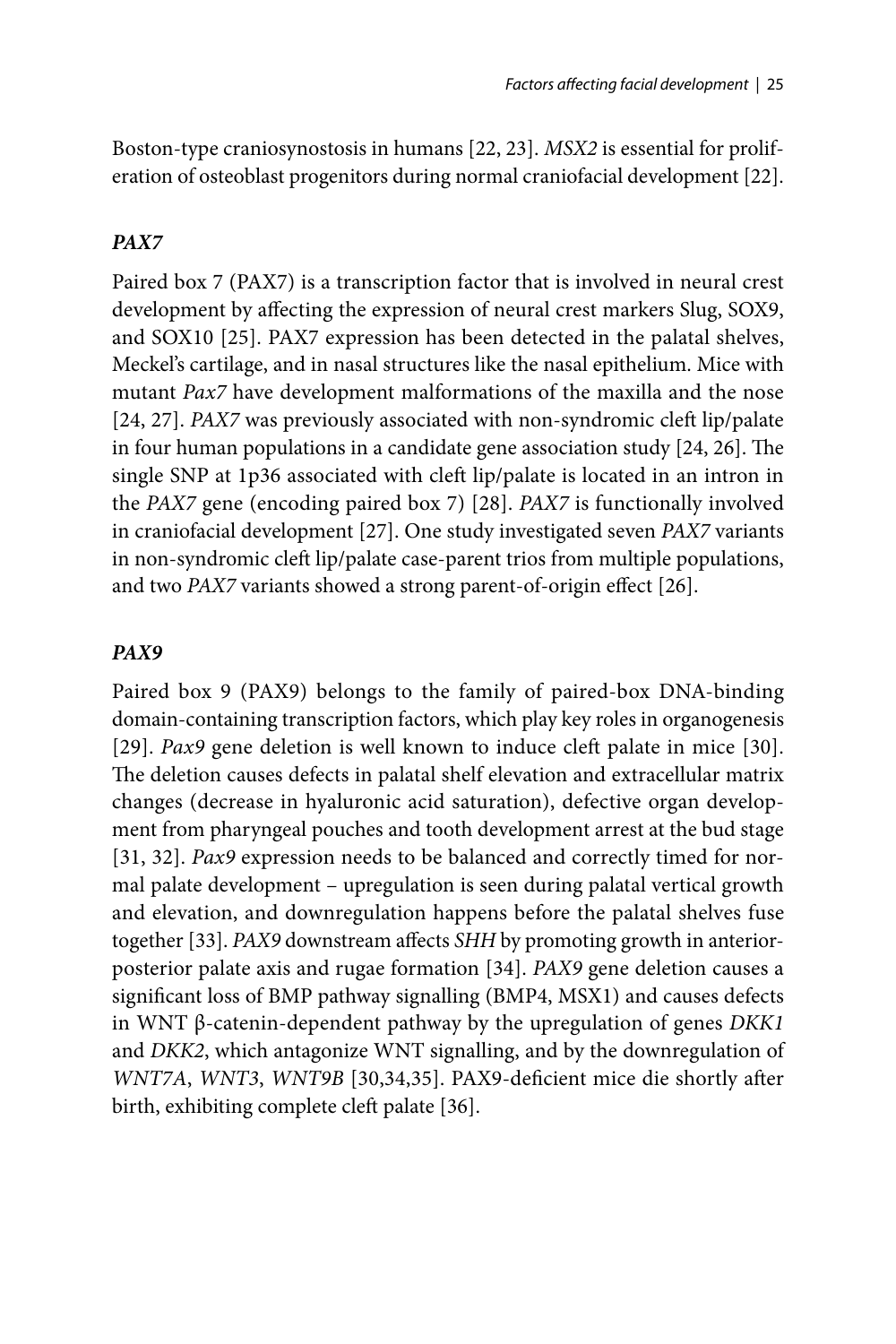# *RYK*

Receptor-like Tyrosine Kinase (RYK) protein has an extracellular domain similar to WIF1 (WNT inhibitory factor 1), a transmembrane domain, and a kinase-dead tyrosine kinase domain, and it is able to bind to WNT5A protein [37, 38]. RYK is involved in multiple molecular events including heterodimerization with other receptor tyrosine kinases (RTKs) [39], activation of Src kinase [40], binding to frizzled (Fz) receptors [38]. WNT can induce the nuclear translocation of the RYK intracellular domain, which promotes neuronal differentiation [37, 41]. RYK is essential for normal development and formation of craniofacial structures like the secondary palate. Mice deficient in RYK have a specific craniofacial appearance, shortening of limbs and increased postnatal mortality caused by feeding and respiratory complications associated with a complete cleft of the secondary palate [39].

## *SHH*

One of the signalling pathways involved in craniofacial development is the Hedgehog family, in particular, the Sonic hedgehog (*SHH*) and the Indian hedgehog (*IHH*) [42]. *IHH* is required for normal ossification and bone development of the craniofacial region [42, 43]. IHH null mice exhibit reduced expression of osteogenesis factors and decreased ossification process in the palate [44]. SHH is one of the most studied signalling pathways of lip and palate morphogenesis [45]. SHH is essential for craniofacial development, particularly the palate and frontonasal development, and is predominantly found at sites of epithelial-mesenchymal interactions, inducing mesenchymal cell proliferation [46, 47, 48, 49]. SHH is required for mesenchymal cell survival in early stages of development and for cell proliferation in later stages [19, 49]. Before the palatal shelve elevation and fusion, SHH is found in the oral side of the palatal epithelium, afterwards only in spots of thickened epithelium (rugae) [43, 50]. The enhanced SHH signalling might have a restrictive role in WNT signalling by enhancing WNT antagonist signalling [51]. SHH signalling plays an important role in fusion of facial processes and formation of the upper lip. Enhanced SHH signalling caused by mutated Patched1 during head development can lead to cleft lip with craniofacial abnormalities (hypertelorism) [51, 52].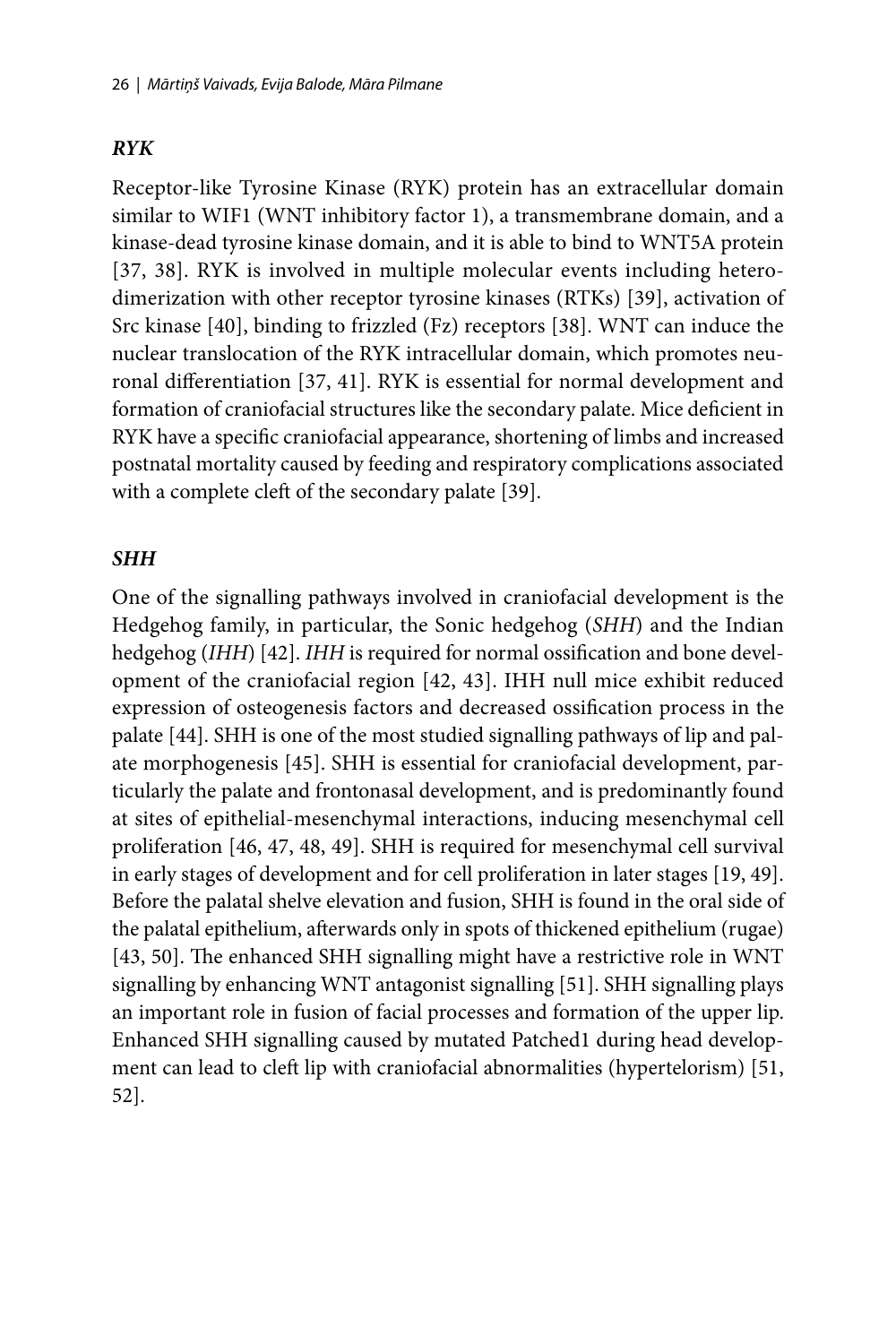#### *SOX3*

The SRY-Box Transcription Factor 3 (*SOX3*) gene found in the X-chromosome belongs to the SOXB1 (SOX1-3) subfamily of transcription factors [53, 54]. *SOX1*, *SOX2* and *SOX3* are expressed in neural progenitor cells where they help to sustain the undifferentiated state of progenitor cells and counteract the activity of proneural differentiation factors, which is important for the development of the neural tube and various placodes [55]. The *SOX2* gene is the closest relative of *SOX3* and is one of the main pluripotency factors involved in the regulation of stem cell activity and differentiation [54, 56]. *SOX3* is known as one of the earliest neural markers in vertebrates and is currently the most studied functional aspect of *SOX3* action [57]. In murine telencephalon, *Sox3* is expressed in neural stem/progenitor cells during embryonic development and is later downregulated during neuronal differentiation [58].

#### *WNT3A*

The Wingless-Type MMTV Integration Site Family (*WNT*) genes were discovered in 1982, and similar homologous genes have been reported in other organisms like mice (*Int* gene) and Drosophila (wingless gene) [59]. The WNT gene family encodes 19 different proteins, including WNT1, WNT2, WNT2b (WNT13), WNT3, WNT3A, WNT4, WNT5A, WNT5B, WNT6, WNT7A, WNT7B, WNT8A, WNT8B, WNT9A (WNT14), WNT9B (WNT14B), WNT10A, WNT10B, WNT11, and WNT16. These proteins are characterized by being secretory glycoproteins that are rich in cysteine [59, 60]. WNT proteins can bind to cell surface receptors and are important in the process of autocrine and paracrine regulation through the WNT signalling pathway [59]. Wingless-Type MMTV Integration Site Family, Member 3A (*WNT3A*) together with other *WNT* genes play an important role in craniofacial morphogenesis, which has been studied in mouse models. *WNT3A* expression has been detected in the upper lip region, also in the primary and secondary palate, and they play a role in regional specification within the developing face of vertebrates [61]. WNT3A together with WNT11 and WNT8A mediate neural crest cell migration and differentiation within the pharyngeal/branchial arches, contributing to the formation of connective tissue and bone in the head and neck region [61]. *WNT* genes, including *WNT3A*, have been suggested as candidate genes for the development of the cleft lip and palate [61, 62].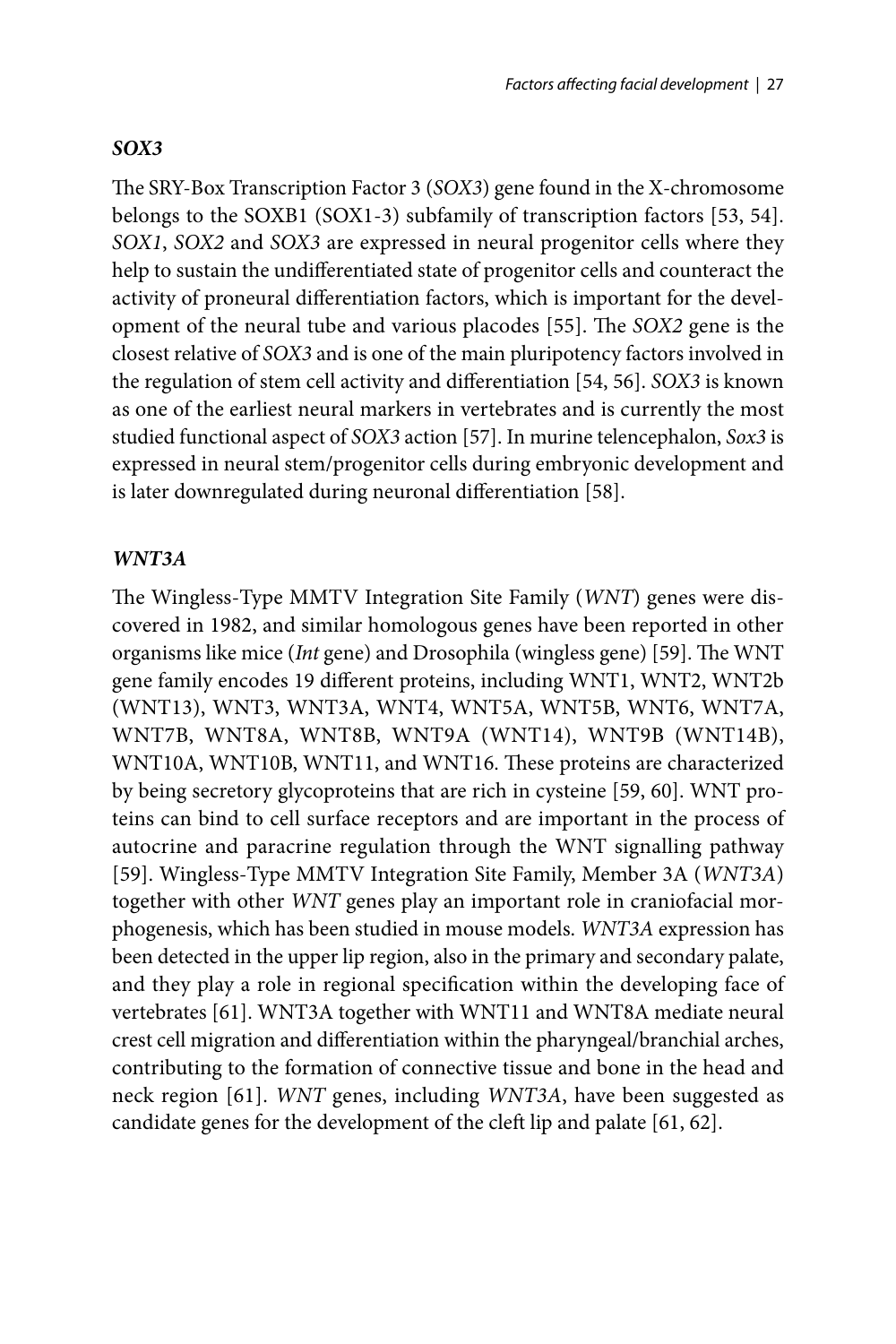# *WNT9B*

Wingless-Type MMTV Integration Site Family, Member 9B (*WNT9B*), belongs to the *WNT* gene family. It has also been suggested as a potential candidate gene in the formation of the cleft lip/palate [61, 63]. Recessive knockout mutation of *WNT9B* (*WNT9B-/-*) gene in murine models showed the formation of the cleft lip with or without the cleft palate with incomplete penetrance [64]. *WNT9B* together with *WNT3* are located in the *clf1* region of chromosome 11, which has been associated with the cleft lip and palate  $[61, 65]$ . The WNT signalling pathway is essential for the proper development of the craniofacial region. Typically, the loss of function of *WNT* genes is associated with defects in the craniofacial region, including the cleft lip [65].

# *BARX1*

BarH‐like homeobox 1 (*BARX1*) is a homeobox gene expressed in ectomesenchymal cells of the developing mandibular and maxillar prominences and plays a role in the formation of pharyngeal osteochondrogenic conden sation [66, 67, 68]. *BARX1* is also expressed in the anterior and posterior palatal shelves and is present in a restricted epithelial localization of the anterior domain [68]. *BARX1* mesenchymal expression seen in the posterior palate is complemented by the anterior expression of *MSX1* [69]. WNT3A can significantly increase the expression of *BARX1* by activating the WNT signalling pathway. Reduced *BARX1* expression can potentially cause defects in osteochondrogenic cell condensation and subsequently cause maxillary hypoplasia [66].

# **CONCLUSION**

The amount of information about genes *HOXB3*, *SOX3*, *WNT9B* in the development of the craniofacial region is quite limited. More detailed information is available about *SHH* and *WNT3A* about their involvement in craniofacial development and pathogenesis of facial malformations. For genes *DLX4, FOXE1, PAX9, RYK*, and *WNT9B* most information about their functionality comes from morphological and genetical research of mice or other model animals, but the information from human studies is limited to genetical studies or specific case studies. This limits the possibility of accurate prediction of the formation of craniofacial pathologies in humans and causes difficulties in understanding the possible mechanisms of cleft and other facial anomaly formation in unclear or multietiological cases.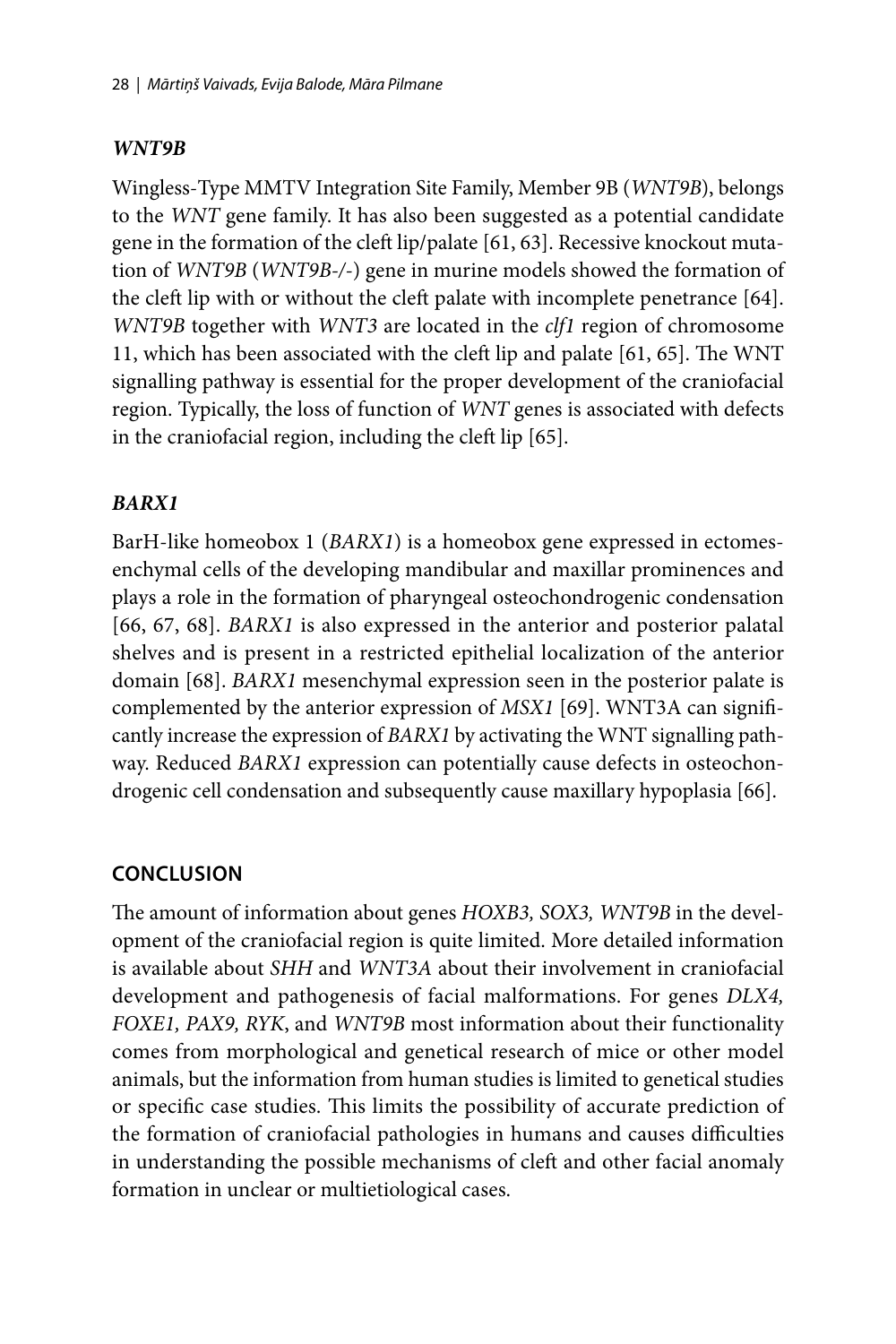# **REFERENCES**

- 1. Wu D., Mandal S., Choi A., Anderson A., Prochazkova M., Perry H., Gil-Da-Silva-Lopes V.L., Lao R., Wan E., Tang P.L., Kwok P.Y., Klein O., Zhuan B., Slavotinek A.M. (2015). DLX4 is associated with orofacial clefting and abnormal jaw development. Human Molecular Genetics, 24(15), 4340–4352. https://doi.org/10.1093/hmg/ddv167
- 2. Akimenko M.A., Ekker M., Wegner J., Lin W., Westerfield M. (1994). Combinatorial expression of three zebrafish genes related to distal-less: part of a homeobox gene code for the head. The Journal of Neuroscience, 14(6), 3475–3486. https://doi.org/10.1523/JNEUROSCI.14-06-03475.1994
- 3. Trinh B.Q., Barengo N., Kim S.B., Lee J.S., Zweidler-McKay P.A., Naora H. (2015). The homeobox gene DLX4 regulates erythro-megakaryocytic differentiation by stimulating IL-1β and NF-κB signaling. Journal of Cell Science, 128(16), 3055–3067. https://doi.org/10.1242/jcs.168187
- 4. Talbot J.C., Johnson S.L., Kimmel C.B. (2010). *hand2* and Dlx genes specify dorsal, intermediate and ventral domains within zebrafish pharyngeal arches. Development (Cambridge, England), 137(15), 2507–2517. https://doi.org/10.1242/dev.049700
- 5. Jeong J., Cesario J., Zhao Y., Burns L., Westphal H., Rubenstein J.L. (2012). Cleft palate defect of Dlx1/2-/- mutant mice is caused by lack of vertical outgrowth in the posterior palate. Developmental Dynamics, 241(11), 1757–1769. https://doi.org/10.1002/dvdy.23867
- 6. Dathan N., Parlato R., Rosica A., De Felice M., Di Lauro R. (2002). Distribution of the titf2/foxe1 gene product is consistent with an important role in the development of foregut endoderm, palate, and hair. Developmental Dynamics, 224(4), 450–456. https://doi.org/10.1002/dvdy.10118
- 7. Moreno L.M., Mansilla M.A., Bullard S.A., Cooper M.E., Busch T.D., Machida J., Johnson M.K., Brauer D., Krahn K., Daack-Hirsch S., L'Heureux J., Valencia-Ramirez C., Rivera D., López A.M., Moreno M.A., Hing A., Lammer E.J., Jones M., Christensen K., Lie R.T., Jugessur A., Wilcox A.J., Chines P., Pugh E., Doheny K., Arcos-Burgos M., Marazita M.L., Murray J.C., Lidral A.C. (2009). FOXE1 association with both isolated cleft lip with or without cleft palate, and isolated cleft palate. Human Molecular Genetics, 18(24), 4879–4896. https://doi.org/10.1093/hmg/ddp444
- 8. Venza I., Visalli M., Parrillo L., De Felice M., Teti D., Venza M. (2011). MSX1 and TGF-beta3 are novel target genes functionally regulated by FOXE1. Human Molecular Genetics, 20(5), 1016–1025. https://doi.org/10.1093/hmg/ddq547
- 9. Nakada C., Iida A., Tabata Y., Watanabe S. (2009). Forkhead transcription factor foxe1 regulates chondrogenesis in zebrafish. Journal of Experimental Zoology. Part B, Molecular and Developmental Evolution, 312(8), 827–840. https://doi.org/10.1002/jez.b.21298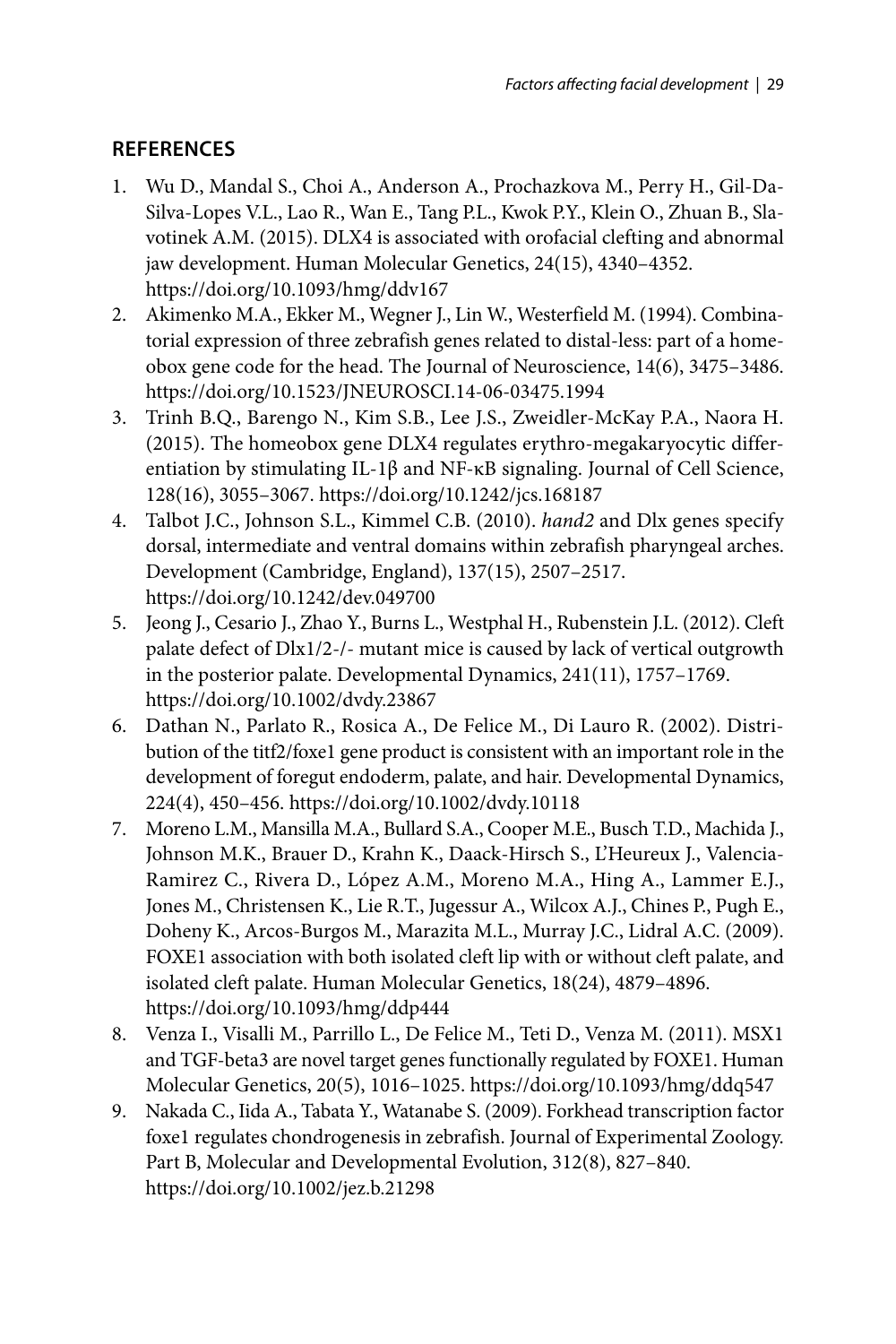- 10. Trueba S.S., Augé J., Mattei G., Etchevers H., Martinovic J., Czernichow P., Vekemans M., Polak M., Attié-Bitach T. (2005). PAX8, TITF1, and FOXE1 gene expression patterns during human development: new insights into human thyroid development and thyroid dysgenesis-associated malformations. The Journal of Clinical Endocrinology and Metabolism, 90(1), 455–462. https://doi.org/10.1210/jc.2004-1358
- 11. Lidral A.C., Liu H., Bullard S.A., Bonde G., Machida J., Visel A., Uribe L.M., Li X., Amendt B., Cornell, R.A. (2015). A single nucleotide polymorphism associated with isolated cleft lip and palate, thyroid cancer and hypothyroidism alters the activity of an oral epithelium and thyroid enhancer near FOXE1. Human Molecular Genetics, 24(14), 3895–3907. https://doi.org/10.1093/hmg/ddv047
- 12. Carré A., Hamza R.T., Kariyawasam D., Guillot L., Teissier R., Tron E., Castanet M., Dupuy C., El Kholy M., Polak M. (2014). A novel FOXE1 mutation (R73S) in Bamforth-Lazarus syndrome causing increased thyroidal gene expression. Thyroid, 24(4), 649–654. https://doi.org/10.1089/thy.2013.0417
- 13. Gray S., Pandha H.S., Michael A., Middleton G., Morgan R. (2011). HOX genes in pancreatic development and cancer. Journal of the Pancreas, 12(3), 216–219.
- 14. Scott M.P. (1993). A rational nomenclature for vertebrate homeobox (HOX) genes. Nucleic Acids Research, 21(8), 1687–1688. https://doi.org/10.1093/nar/21.8.1687
- 15. Scott M.P. (1992). Vertebrate homeobox gene nomenclature. Cell, 71(4), 551– 553. [https://doi.org/10.1016/0092-8674\(92\)90588-4](https://www.sciencedirect.com/science/article/abs/pii/0092867492905884?via%3Dihub)
- 16. Frisdal A., Trainor P.A. (2014). Development and evolution of the pharyngeal apparatus. Wiley interdisciplinary reviews. Developmental Biology, 3(6), 403–418. https://doi.org/10.1002/wdev.147
- 17. Chen J., Zhu S., Jiang N., Shang Z., Quan C., Niu Y. (2013). HoxB3 promotes prostate cancer cell progression by transactivating CDCA3. Cancer Letters, 330(2), 217–224. https://doi.org/10.1016/j.canlet.2012.11.051
- 18. Babajko S., de La Dure-Molla M., Jedeon K., Berdal A. (2015). MSX2 in ameloblast cell fate and activity. Frontiers in physiology, 5, 510. https://doi.org/10.3389/fphys.2014.00510
- 19. Jiang R., Bush J.O., Lidral A.C. (2006). Development of the upper lip: morphogenetic and molecular mechanisms. Developmental Dynamics, 235(5), 1152–1166. https://doi.org/10.1002/dvdy.20646
- 20. Hilliard S.A., Yu L., Gu S., Zhang Z., Chen Y.P. (2005). Regional regulation of palatal growth and patterning along the anterior-posterior axis in mice. Journal of Anatomy, 207(5), 655–667. https://doi.org/10.1111/j.1469-7580.2005.00474.x
- 21. Dai J., Mou Z., Shen S., Dong Y., Yang T., Shen S.G. (2014). Bioinformatic analysis of Msx1 and Msx2 involved in craniofacial development. The Journal of Craniofacial Surgery, 25(1), 129–134. https://doi.org/10.1097/SCS.0000000000000373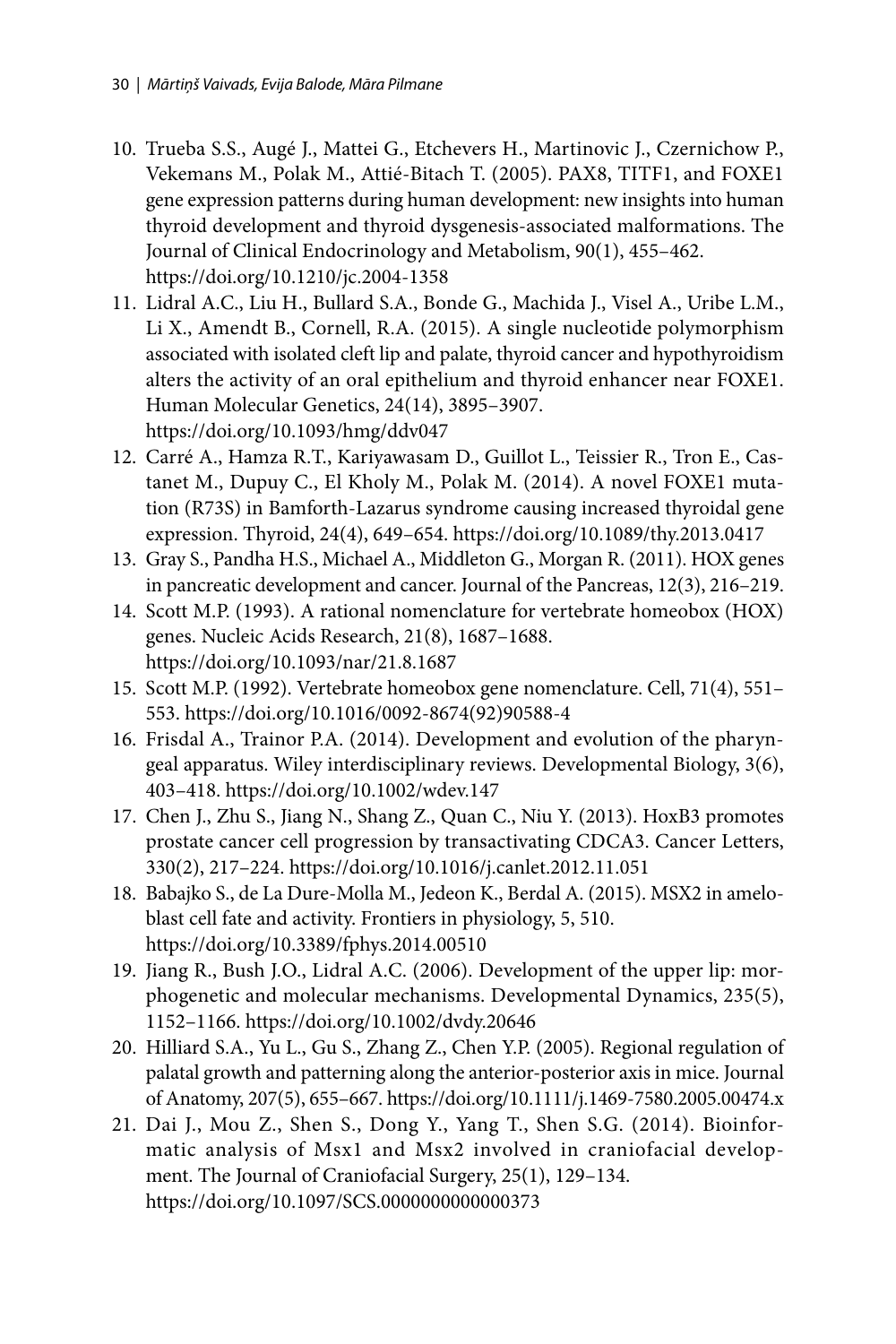- 22. Alappat S., Zhang Z.Y., Chen Y.P. (2003). Msx homeobox gene family and cranio facial development. Cell Research, 13(6), 429-442. https://doi.org/10.1038/sj.cr.7290185
- 23. Medio M., Yeh E., Popelut A., Babajko S., Berdal A., Helms J.A. (2012). WNT/ β-catenin signaling and Msx1 promote outgrowth of the maxillary prominences. Frontiers in Physiology, 3, 375. https://doi.org/10.3389/fphys.2012.00375
- 24. Leslie E.J., Marazita M.L. (2013). Genetics of cleft lip and cleft palate. American journal of medical genetics. Part C, Seminars in Medical Genetics, 163C(4), 246–258. https://doi.org/10.1002/ajmg.c.31381
- 25. Basch M.L., Bronner-Fraser M., García-Castro M.I. (2006). Specification of the neural crest occurs during gastrulation and requires Pax7. Nature, 441(7090), 218–222. https://doi.org/10.1038/nature04684
- 26. Sull J.W., Liang K.Y., Hetmanski J.B., Fallin M.D., Ingersoll R.G., Park J., Wu-Chou Y.H., Chen P.K., Chong S.S., Cheah F., Yeow V., Park B.Y., Jee S.H., Jabs E.W., Redett R., Scott A.F., Beaty T.H. (2009). Maternal transmission effects of the PAX genes among cleft case-parent trios from four populations. European Journal of Human Genetics, 17(6), 831–839. https://doi.org/10.1038/ejhg.2008.250
- 27. Mansouri A., Stoykova A., Torres M., Gruss P. (1996). Dysgenesis of cephalic neural crest derivatives in Pax7-/- mutant mice. Development (Cambridge, England), 122(3), 831–838.
- 28. Ludwig K.U., Mangold E., Herms S., Nowak S., Reutter H., Paul A., Becker J., Herberz R., AlChawa T., Nasser E., Böhmer A.C., Mattheisen M., Alblas M.A., Barth S., Kluck N., Lauster C., Braumann B., Reich R.H., Hemprich A., Pötzsch S., Blaumeiser B., Daratsianos N., Kreusch T., Murray J.C., Marazita M.L., Ruczinski I., Scott A.F., Beaty T.H., Kramer F.J., Wienker T.F., Steegers-Theunissen R.P., Rubini M., Mossey P.A., Hoffmann P., Lange C., Cichon S., Propping P., Knapp M., Nöthen M.M. (2012). Genome-wide metaanalyses of nonsyndromic cleft lip with or without cleft palate identify six new risk loci. Nature Genetics, 44(9), 968–971. https://doi.org/10.1038/ng.2360
- 29. Stapleton P., Weith A., Urbánek P., Kozmik Z., Busslinger M. (1993). Chromosomal localization of seven PAX genes and cloning of a novel family member, PAX-9. Nature Genetics, 3(4), 292–298. https://doi.org/10.1038/ng0493-292
- 30. Jia S., Zhou J., Fanelli C., Wee Y., Bonds J., Schneider P., Mues G., D'Souza R.N. (2017). Small-molecule WNT agonists correct cleft palates in Pax9 mutant mice in utero. Development (Cambridge, England), 144(20), 3819–3828. https://doi.org/10.1242/dev.157750
- 31. Li C., Lan Y., Krumlauf R., Jiang R. (2017). Modulating WNT Signaling Rescues Palate Morphogenesis in Pax9 Mutant Mice. Journal of Dental Research, 96(11), 1273–1281. https://doi.org/10.1177/0022034517719865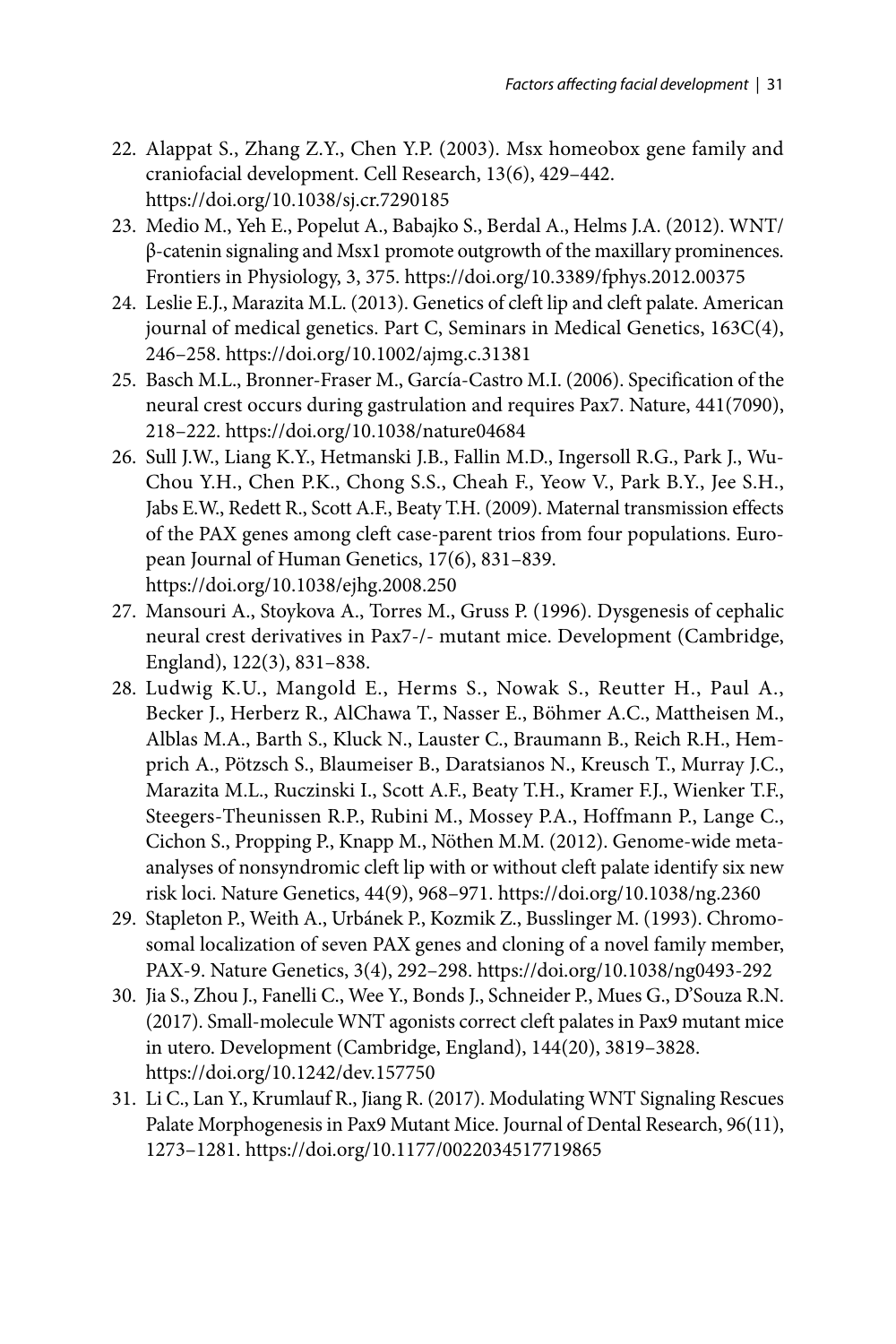- 32. Carpinelli M.R., de Vries M.E., Jane S.M., Dworkin S. (2017). Grainyhead-like Transcription Factors in Craniofacial Development. Journal of Dental Research, 96(11), 1200–1209. https://doi.org/10.1177/0022034517719264
- 33. Hamachi T., Sasaki Y., Hidaka K., Nakata M. (2003). Association between palatal morphogenesis and Pax9 expression pattern in CL/Fr embryos with clefting during palatal development. Archives of Oral Biology, 48(8), 581–587. [https://doi.org/10.1016/s0003-9969\(03\)00104-3](https://doi.org/10.1016/S0003-9969(03)00104-3)
- 34. Zhou J., Gao Y., Lan Y., Jia S., Jiang R. (2013). Pax9 regulates a molecular network involving Bmp4, Fgf10, Shh signaling and the Osr2 transcription factor to control palate morphogenesis. Development (Cambridge, England), 140(23), 4709–4718. https://doi.org/10.1242/dev.099028
- 35. Li J., Yuan Y., He J., Feng J., Han X., Jing J., Ho T.V., Xu J., Chai Y. (2018). Constitutive activation of hedgehog signaling adversely affects epithelial cell fate during palatal fusion. Developmental Biology, 441(1), 191–203. https://doi.org/10.1016/j.ydbio.2018.07.003
- 36. Peters H., Neubüser A., Kratochwil K., Balling R. (1998). Pax9-deficient mice lack pharyngeal pouch derivatives and teeth and exhibit craniofacial and limb abnormalities. Genes & Development, 12(17), 2735–2747. https://doi.org/10.1101/gad.12.17.2735
- 37. Lin S., Baye L.M., Westfall T.A., Slusarski D.C. (2010). WNT5b-Ryk pathway provides directional signals to regulate gastrulation movement. The Journal of Cell Biology, 190(2), 263–278. https://doi.org/10.1083/jcb.200912128
- 38. Kim G.H., Her J.H., Han J.K. (2008). Ryk cooperates with Frizzled 7 to promote WNT11-mediated endocytosis and is essential for Xenopus laevis convergent extension movements. The Journal of Cell Biology, 182(6), 1073–1082. https://doi.org/10.1083/jcb.200710188
- 39. Halford M.M., Armes J., Buchert M., Meskenaite V., Grail D., Hibbs M.L., Wilks A.F., Farlie P.G., Newgreen D.F., Hovens C.M., Stacker S.A. (2000). Ryk-deficient mice exhibit craniofacial defects associated with perturbed Eph receptor crosstalk. Nature Genetics, 25(4), 414–418. https://doi.org/10.1038/78099
- 40. Wouda R.R., Bansraj M.R., de Jong A.W., Noordermeer J.N., Fradkin L.G. (2008). Src family kinases are required for WNT5 signaling through the Derailed/RYK receptor in the Drosophila embryonic central nervous system. Development (Cambridge, England), 135(13), 2277–2287. https://doi.org/10.1242/dev.017319
- 41. Lyu J., Yamamoto V., Lu W. (2008). Cleavage of the WNT receptor Ryk regulates neuronal differentiation during cortical neurogenesis. Developmental cell, 15(5), 773–780. https://doi.org/10.1016/j.devcel.2008.10.004
- 42. Pan A., Chang L., Nguyen A., James A.W. (2013). A review of hedgehog signaling in cranial bone development. Frontiers in Physiology, 4, 61. https://doi.org/10.3389/fphys.2013.00061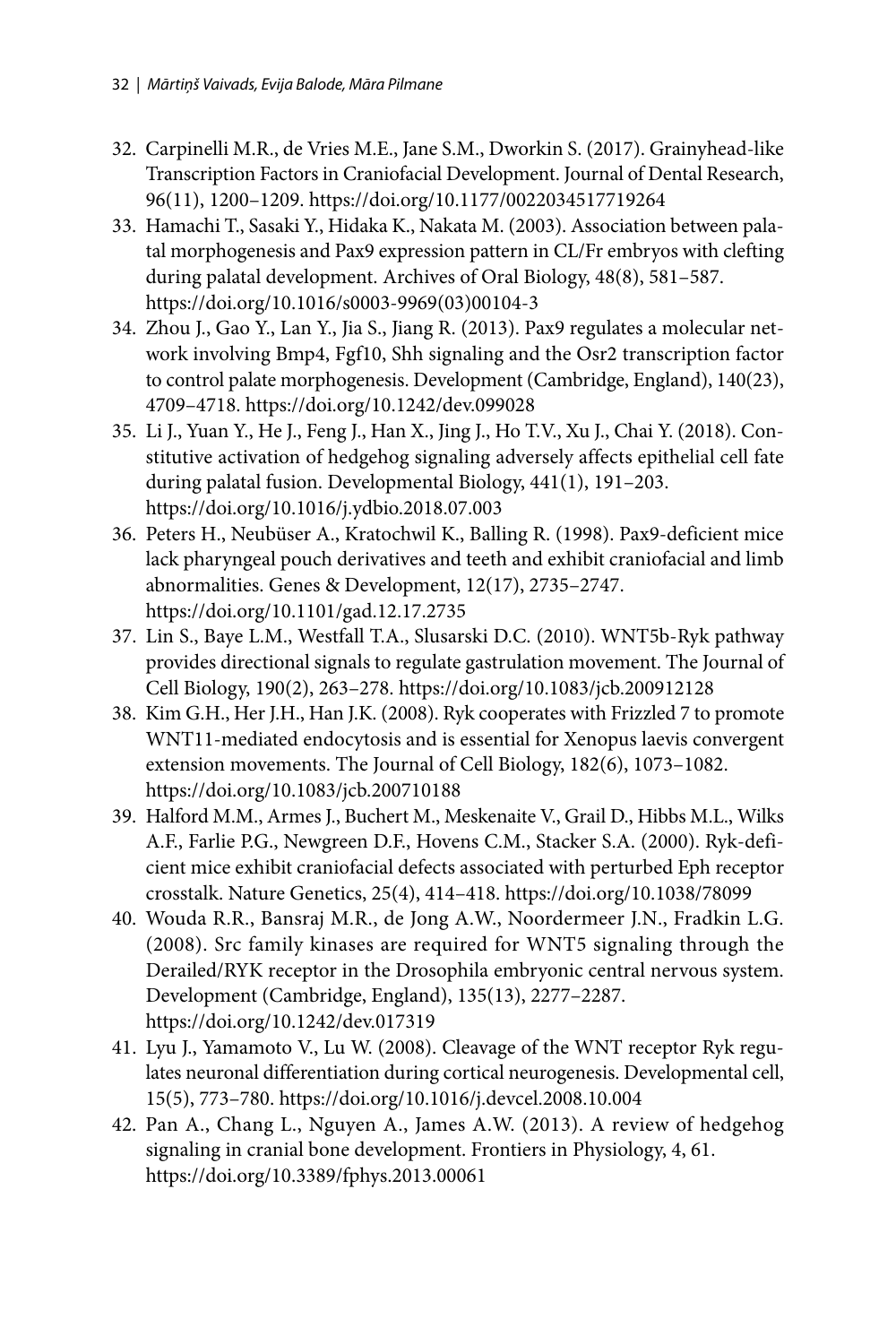- 43. Rice R., Connor E., Rice D.P. (2006). Expression patterns of Hedgehog signalling pathway members during mouse palate development. Gene Expression Patterns, 6(2), 206–212. https://doi.org/10.1016/j.modgep.2005.06.005
- 44. Levi B., James A.W., Nelson E.R., Brugmann S.A., Sorkin M., Manu A., Longaker M.T. (2011). Role of Indian hedgehog signaling in palatal osteogenesis. Plastic and Reconstructive Surgery, 127(3), 1182–1190. https://doi.org/10.1097/PRS.0b013e3182043a07
- 45. Lan Y., Jiang R. (2009). Sonic hedgehog signaling regulates reciprocal epithelialmesenchymal interactions controlling palatal outgrowth. Development (Cambridge, England), 136(8), 1387–1396. https://doi.org/10.1242/dev.028167
- 46. Deshpande A.S., Goudy S.L. (2018). Cellular and molecular mechanisms of cleft palate development. Laryngoscope Investigative Otolaryngology, 4(1), 160–164. https://doi.org/10.1002/lio2.214
- 47. Hammond N.L., Brookes K.J., Dixon M.J. (2018). Ectopic Hedgehog Signaling Causes Cleft Palate and Defective Osteogenesis. Journal of Dental Research, 97(13), 1485–1493. https://doi.org/10.1177/0022034518785336
- 48. Han J., Mayo J., Xu X., Li J., Bringas P., Jr, Maas R.L., Rubenstein J.L., Chai Y. (2009). Indirect modulation of Shh signaling by Dlx5 affects the oral-nasal patterning of palate and rescues cleft palate in Msx1-null mice. Development (Cambridge, England), 136(24), 4225–4233. https://doi.org/10.1242/dev.036723
- 49. Hu D., Young N.M., Li X., Xu Y., Hallgrímsson B., Marcucio R.S. (2015). A dynamic Shh expression pattern, regulated by SHH and BMP signaling, coordinates fusion of primordia in the amniote face. Development (Cambridge, England), 142(3), 567–574. https://doi.org/10.1242/dev.114835
- 50. Sohn W.J., Yamamoto H., Shin H.I., Ryoo Z.Y., Lee S., Bae Y.C., Jung H.S., Kim J.Y. (2011). Importance of region-specific epithelial rearrangements in mouse rugae development. Cell and Tissue Research, 344(2), 271–277. https://doi.org/10.1007/s00441-011-1148-z
- 51. Kurosaka H., Iulianella A., Williams T., Trainor P.A. (2014). Disrupting hedgehog and WNT signaling interactions promotes cleft lip pathogenesis. The Journal of Clinical Investigation, 124(4), 1660–1671. https://doi.org/10.1172/JCI72688
- 52. Kurosaka H. (2015). The Roles of Hedgehog Signaling in Upper Lip Formation. BioMed Research International, 2015, 901041. https://doi.org/10.1155/2015/901041
- 53. Bergsland M., Ramsköld D., Zaouter C., Klum S., Sandberg R., Muhr J. (2011). Sequentially acting Sox transcription factors in neural lineage development. Genes & Development, 25(23), 2453–2464. https://doi.org/10.1101/gad.176008.111
- 54. Wegner M. (2010). All purpose Sox: The many roles of Sox proteins in gene expression. The International Journal of Biochemistry & Cell Biology, 42(3), 381–390. https://doi.org/10.1016/j.biocel.2009.07.006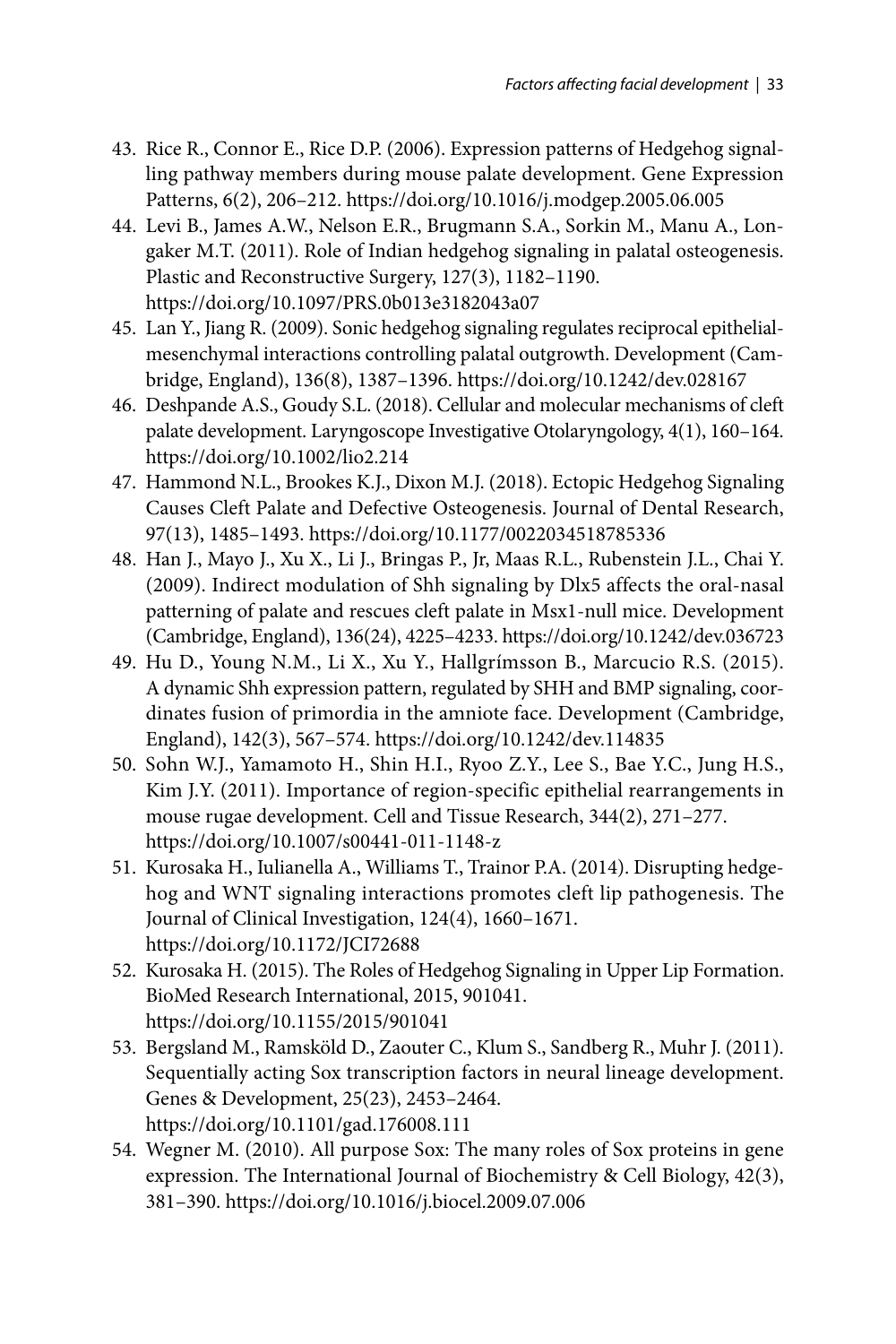- 55. Bylund M., Andersson E., Novitch B.G., Muhr J. (2003). Vertebrate neurogenesis is counteracted by Sox1-3 activity. Nature Neuroscience, 6(11), 1162– 1168. https://doi.org/10.1038/nn1131
- 56. Avilion A.A., Nicolis S.K., Pevny L.H., Perez L., Vivian N., Lovell-Badge R. (2003). Multipotent cell lineages in early mouse development depend on SOX2 function. Genes & Development, 17(1), 126–140. https://doi.org/10.1101/gad.224503
- 57. Topalovic V., Krstic A., Schwirtlich M., Dolfini D., Mantovani R., Stevanovic M., Mojsin M. (2017). Epigenetic regulation of human SOX3 gene expression during early phases of neural differentiation of NT2/D1 cells. PloS One, 12(9), e0184099. https://doi.org/10.1371/journal.pone.0184099
- 58. Rogers N., Cheah P.S., Szarek E., Banerjee K., Schwartz J., Thomas P. (2013). Expression of the murine transcription factor SOX3 during embryonic and adult neurogenesis. Gene Expression Patterns, 13(7), 240–248. https://doi.org/10.1016/j.gep.2013.04.004
- 59. He S., Lu Y., Liu X., Huang X., Keller E.T., Qian C.N., Zhang J. (2015). WNT3a: functions and implications in cancer. Chinese Journal of Cancer, 34(12), 554– 562. https://doi.org/10.1186/s40880-015-0052-4
- 60. Bodine P.V. (2008). WNT signaling control of bone cell apoptosis. Cell Research, 18(2), 248–253. https://doi.org/10.1038/cr.2008.13
- 61. Chiquet B.T., Blanton S.H., Burt A., Ma D., Stal S., Mulliken J.B., Hecht J.T. (2008). Variation in WNT genes is associated with non-syndromic cleft lip with or without cleft palate. Human molecular genetics, 17(14), 2212–2218. https://doi.org/10.1093/hmg/ddn121
- 62. Andrade Filho P.A., Letra A., Cramer A., Prasad J.L., Garlet G.P., Vieira A.R., Ferris R.L., Menezes R. (2011). Insights from studies with oral cleft genes suggest associations between WNT-pathway genes and risk of oral cancer. Journal of Dental Research, 90(6), 740–746. https://doi.org/10.1177/0022034511401622
- 63. Lan Y., Ryan R.C., Zhang Z., Bullard S.A., Bush J.O., Maltby K.M., Lidral A.C., Jiang R. (2006). Expression of WNT9b and activation of canonical WNT signaling during midfacial morphogenesis in mice. Developmental Dynamics, 235(5), 1448–1454. https://doi.org/10.1002/dvdy.20723
- 64. Juriloff D.M., Harris M.J., McMahon A.P., Carroll T.J., Lidral A.C. (2006). WNT9b is the mutated gene involved in multifactorial nonsyndromic cleft lip with or without cleft palate in A/WySn mice, as confirmed by a genetic complementation test. Birth Defects Research. Part A, Clinical and Molecular Teratology, 76(8), 574–579. https://doi.org/10.1002/bdra.20302
- 65. Fontoura C., Silva R.M., Granjeiro J.M., Letra A. (2015). Association of WNT9B Gene Polymorphisms With Nonsyndromic Cleft Lip With or Without Cleft Palate in Brazilian Nuclear Families. The Cleft Palate-Craniofacial Journal, 52(1), 44–48. https://doi.org/10.1597/13-146